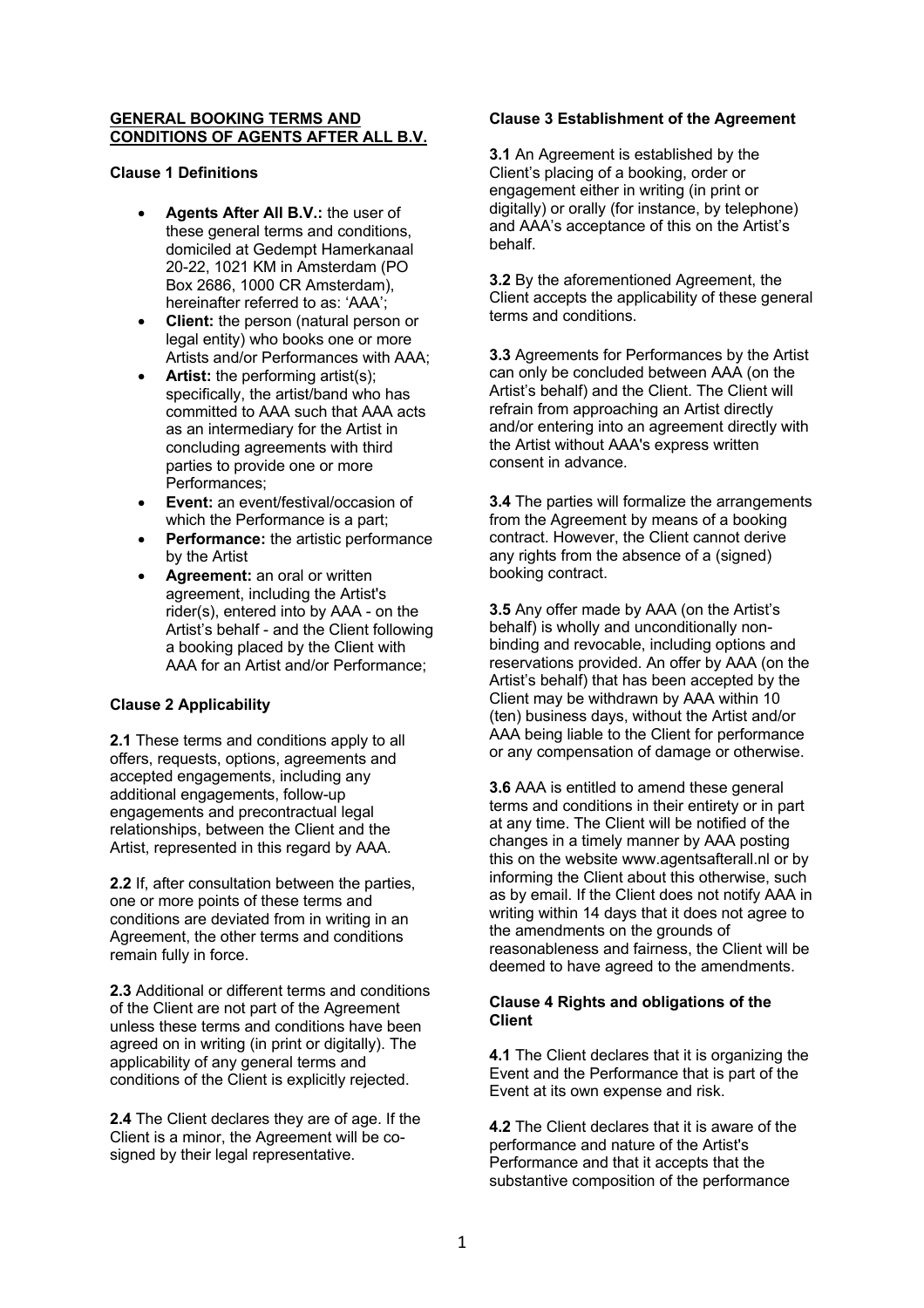and its presentation will be determined by the Artist. The Artist may produce the sound volume they deem necessary in the interest of the Performance. If a sound limiter is present, the Client must notify the Artist and AAA of this in a timely manner. If possible, the Client will arrange for an exemption from its use.

**4.3** At least two (2) weeks prior to the Performance, the Client will provide the Artist and AAA with all necessary information, such as a (brief) plan or description and schedule for the Event. The Client will also send the name, phone number and email address of the contact person on site.

**4.4** The Artist's Performance, as well as publicity relating to the Performance, will not be sponsored by or associated with any product, service or organization without AAA's prior written consent. The Artist is not obligated to do any promotional activities, such as an interview, or promotional or other statements about the Performance or the Event, such as via (social or other) media.

**4.5** The Client is not permitted to take photographs or make audio or video recordings of the Performance, or instruct that photographs or recordings be made, without the Artist's prior written permission. The Client will take all necessary measures to prevent third parties from making such recordings or photographs without permission. This obligation does not apply in relation to attendees who take photographs and/or make recordings in a non-professional manner (e.g. using a mobile phone).

**4.6** The Client will only book another artist as a supplement to the program (including pre. post, or main billing) with the advance written permission of AAA.

**4.7** The Client will ensure that the necessary license(s) for the use of intellectual property rights are obtained and paid for. In particular, the Client will ensure that a license is purchased and paid for with Buma/Stemra (and/or another foreign collective management organization, such as SABAM in Belgium).

**4.8** The Client is not permitted to suspend any obligation under this Agreement in its entirety or in part.

**4.9** The Client is not permitted, without AAA's consent on behalf of the Artist, to transfer any rights and/or obligations under this Agreement, in their entirety or in part, to third parties or to

market the Performance (e.g., by offering or selling the Performance to third parties). If AAA expressly agrees to this in writing on the Artist's behalf, then all terms and conditions agreed to in the Agreement apply in full vis-àvis the third party or parties. In that case, the Client will provide the third party with a copy of the Agreement with schedules. However, even if the Client transfers rights and/or obligations or markets the Performance, the Client remains fully liable to the Artist and AAA for the correct performance of the obligations under the Agreement with schedules.

**4.10** The Client will, at its own expense and risk and in accordance with additions and specifications in the rider, at least provide: - a reliable, professional sound and lighting system and qualified technical and stage crew; - a reliable, professional and covered stage, which is intended and suitable for the Artist's Performance, also in view of the expected weather conditions;

- a lockable, heated dressing area for the Artist;

- adequate security for instruments and other belongings of the Artist and crew from the start of unloading the vehicle until the completion of loading the vehicle after the Performance; - adequate parking in the vicinity of the venue, if necessary transportation from vehicle to venue; costs of parking are at the Client's expense;

- other facilities as listed in the Artist's technical rider and hospitality rider.

**4.11** The Client will arrange all the permits and exemptions required for organizing the Performance and guarantees that the venue setup satisfies all the relevant statutory requirements and equivalent regulations. If the permit for the Performance or Event is revoked or is not granted after all and/or the Performance is cancelled, the Client will remain obligated to pay the fee agreed upon in the Agreement, whereby the Client will fully indemnify the Artist and AAA against all thirdparty claims as a result of the aforementioned cancellation. Without prejudice to the foregoing, both the Artist and AAA will be entitled to claim full damage compensation from the Client, whether or not (partly) on behalf of the Artist and/or third parties.

**4.12** The Client will ensure that the Artist can give the Performance responsibly and in safe conditions. The Client will not allow more than the number of visitors permitted by the government/fire department/police to enter the venue and will provide sufficient usable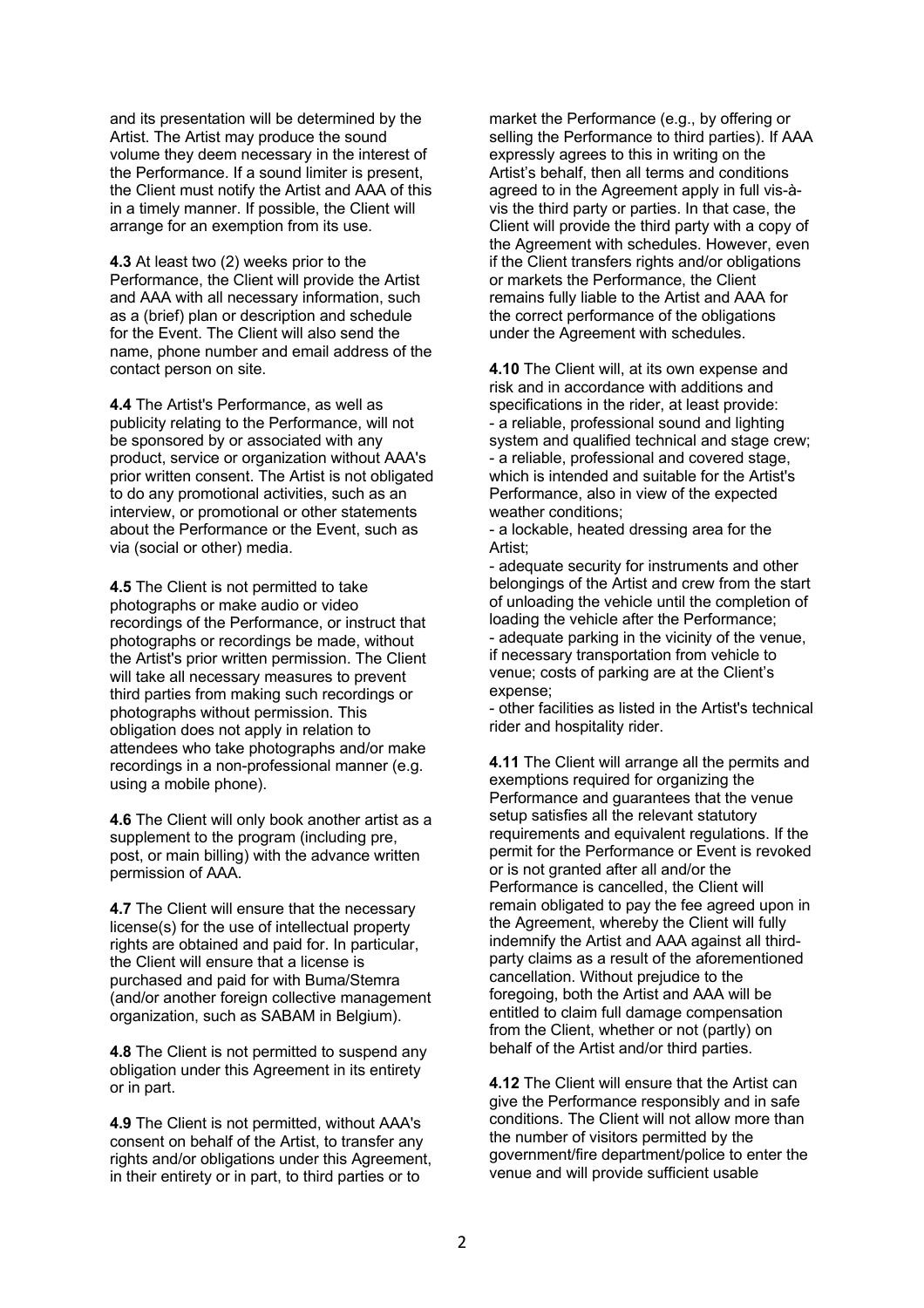emergency exits, (security) personnel, fire extinguishers, barriers and other safety measures. The Client also guarantees a safe situation and workplace for the Artist and their crew. This means, among other things, that the Client will ensure that no objects or liquids (such as alcohol) may be thrown at the Artist, failing which the Client will be liable for the damage and/or the Artist and their crew will be immediately entitled to cancel, prematurely terminate or discontinue the Performance, while retaining full pay.

**4.13** Cancellation of the Event or Performance or (premature) termination of the Agreement for whatever reason does not relieve the Client of the obligation to pay the agreed fee in full. In such a case, AAA and the Artist will not be obligated to deliver or provide a Performance.

**4.14** The artist fee and booking commission stated in the Agreement and the number of attendees, whereby the percentage deal applies, are based on the stated venue capacity, admission prices and cost estimate. At the first request of the Artist and/or AAA, the Client must demonstrate the accuracy of the information communicated by means of relevant documentation.

**4.15** The Client will not be entitled to publicly announce the Artist's Performance or make other publicity communications regarding the Artist's Performance until AAA has given written consent for this. The Client is also required, prior to the dissemination of any publicity, to always submit to AAA the contents of these communications, such as artwork, photos and mention of the (artist) name, and to obtain AAA's written approval. If the Client acts in contravention of this provision, the Client will incur a penalty of €1,000 per violation to AAA, without prejudice to AAA's and the Artist's right to damage compensation.

### **Clause 5 Prices and rates**

**5.1** The provision of services takes place at prices and rates as apply and have been agreed at the moment the Agreement is established.

**5.2** Unless expressly agreed otherwise in writing, all fees charged by AAA on behalf of the Artist are exclusive of turnover tax and other government levies, surcharges and exclusive of administrative, transportation or shipping costs.

#### **Clause 6 Invoicing and payment**

**6.1** Payments for the Performance must be made no later than two (2) weeks or 14 calendar days before the agreed Performance date or, if a specific payment date is stated in the Agreement, no later than on that payment date. This payment term is a deadline, whereby failure to meet the deadline puts the Client in default without any notice of default being required. AAA will send an invoice (on behalf of the Artist), increased with VAT.

**6.2** In the event that the payment term cited in the previous paragraph is not met, AAA is entitled to, on the Artist's behalf, increase the claim by the statutory interest rate.

**6.3** In the event payment is not made on time, AAA is entitled to, on the Artist's behalf, charge all judicial and extrajudicial collection costs. These costs are set at a minimum of 15% of the unpaid monetary amounts or the amount of actual costs, whichever is greater. All without requiring a demand in advance or anything suchlike.

**6.4** In the event of non-payment or late payment or non-performance or improper performance of any obligation incumbent on the Client, the Artist and/or AAA on the Artist's behalf is immediately entitled to rescind or suspend the Agreement with the Client in its entirety or in part, in or out of court, and to discontinue any (further) provision of services, without prejudice to AAA's right on behalf of the Artist to claim performance or compensation of the damage arising from the rescission or suspension of the Agreement. AAA and the Artist are not liable to pay any damage compensation to the Client.

**6.5** Payments made by the Client first serve to satisfy all interest and costs owed and after that to satisfy the oldest outstanding and payable invoices, even if the Client states that the payment relates to a later invoice.

### **Clause 7 Rescission**

**7.1** The Artist and AAA on the Artist's behalf each has the right to rescind or otherwise terminate the Agreement in its entirety or in part with immediate effect by written or oral notice without (further) prior notice of default or other (formal) requirements being necessary if the Client:

- fails in the performance of one or more of its obligations or this kind of failure is imminent; - applies for a moratorium on payments or is bankrupt;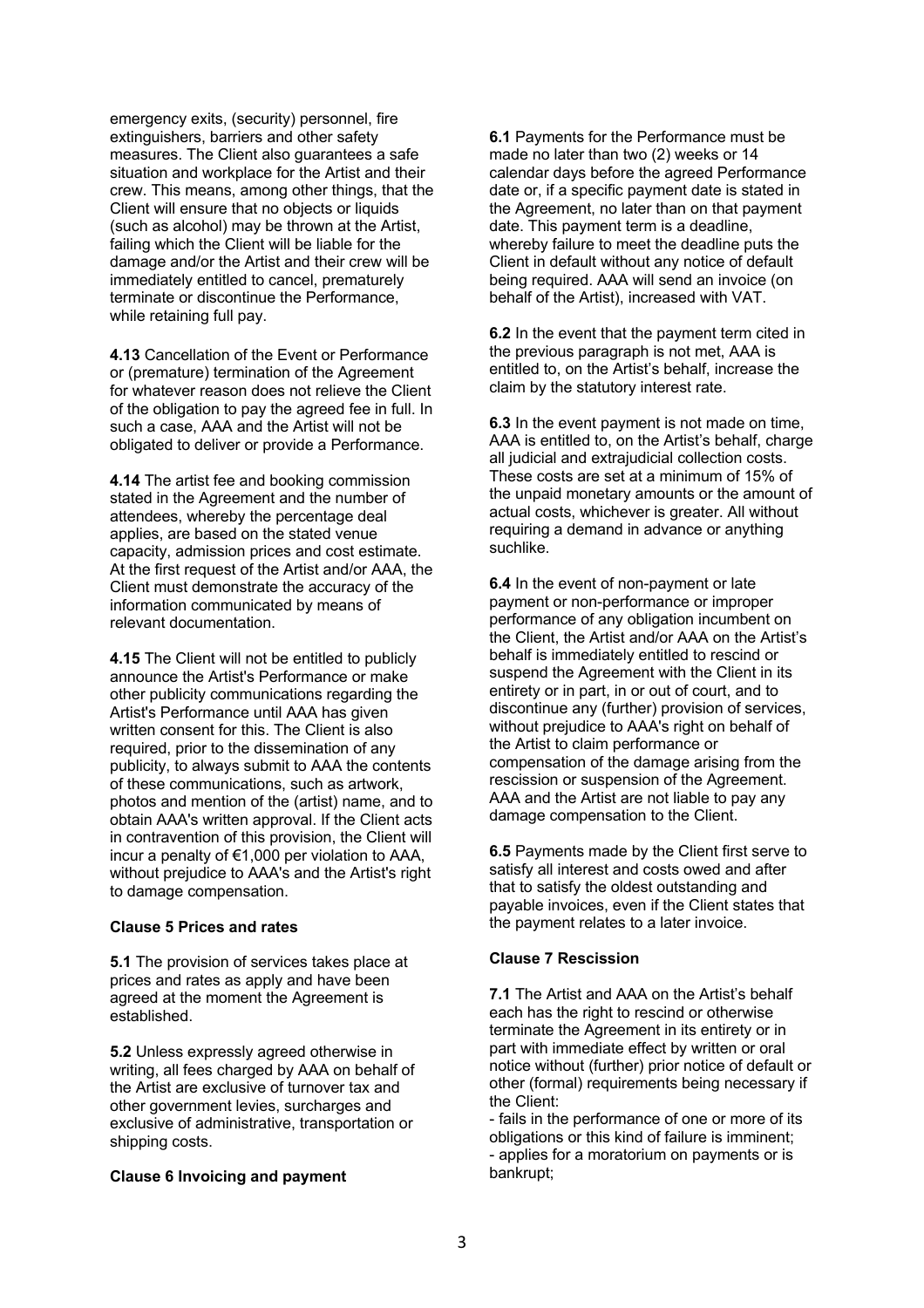- is affected by an attachment; - ceases all or part of its business operations or liquidates.

**7.2** In the event of the rescission or termination of the Agreement by the Artist and/or AAA on behalf of the Artist as referred to in the previous paragraph, all agreed fees, including the fee agreed in the Agreement, if not already paid by the Client, will be immediately due and payable in full, without AAA or the Artist being obligated to provide any (further) services or to perform any other obligation. Furthermore, payments already made by the Client to AAA or the Artist are not recoverable and AAA and the Artist are not liable to pay any damage compensation to the Client.

**7.3** If AAA and/or the Artist fails to perform their obligations to the Client under the Agreement and acts contrary to the terms of the Agreement, the Client can give the Artist or AAA (depending on the situation) notice of default by registered mail. This should be done with a detailed description of the facts concerning this. The Artist and/or AAA will then have a maximum of fourteen (14) days to still correctly fulfill their obligations under this Agreement. Only if the Artist and/or AAA fails to do so will they be in default by registered letter and only then will the Client be entitled to terminate this Agreement without intervention.

**7.4** In the event of premature termination or rescission by the Client, AAA is entitled to, on the Artist's behalf, demand all payments due under the Agreement immediately and in full, without AAA or the Artist being obligated to provide any (further) services or to comply with any other obligation, without prejudice to AAA's and/or the Artist's right to damage compensation. Payments already made by the Client are not recoverable.

### **Clause 8 Force Majeure and unforeseen circumstances**

**8.1** The Artist and AAA are not liable for any failure in performance under this Agreement if such failure is due to force majeure on the part of the Artist and/or AAA. 'Force majeure' on the part of AAA and the Artist in any event means: circumstances or events beyond the control and will of AAA and the Artist regardless of whether these circumstances or events were foreseen or foreseeable at the time any Agreement was entered into - as a result of which AAA and/or the Artist cannot reasonably be required to perform their obligations under the Agreement. These

circumstances or events in any event include, but are not limited to: war, fire, floods, terrorism or threats of terrorism, national mourning, earthquakes, transport problems, weather conditions, illness or accident of the Artist (or important members of the band or crew), death of a family member or close acquaintance of the Artist, the temporary or permanent break-up of the Artist's group, circumstances preventing the Artist from reaching the site of the Performance in a responsible manner, strikes, epidemics, government regulations and/or similar measures, embargoes, non-performance by suppliers or subcontractors or any other third party or parties engaged by the Artist or the Client for the performance of any Agreement. In the event of temporary or permanent force majeure on the part of the Artist and/or AAA, the Client can only terminate the Agreement in the manner and with the consequences set out in clauses 7.3 and 7.4.

**8.2** If the Artist is unable to give the Performance because of a radio and/or television appearance, or the making of audio and/or visual recordings, or an appearance abroad and/or promotional or other obligations for their record company, while these activities were not known at the time this Agreement was entered into, AAA is entitled to cancel the Agreement on behalf of the Artist without the Artist and/or AAA being liable to pay any compensation to the Client. In such a case, the Client can require compliance with the Agreement on another date to be determined in consultation with AAA and the Artist and under the same terms and conditions as provided in the Agreement.

**8.3** If there is an unforeseen circumstance, all payment obligations of the Client remain in full force.

# **Clause 9 Liability**

**9.1** To the extent necessary in supplement to applicable law, the Client will be fully liable for all damage incurred by AAA and the Artist due to non-compliance with obligations. The Client is liable for, among other things but not exclusively, damage occurring before, during or after the Performance to the body (bodily injury), sound and lighting systems and other equipment and/or items, including instruments belonging to the Artist, their band members and/or crew, which were present in the location and/or (dressing) room, caused by, but not limited to, any act or omission on the part of the Client, its personnel, the public in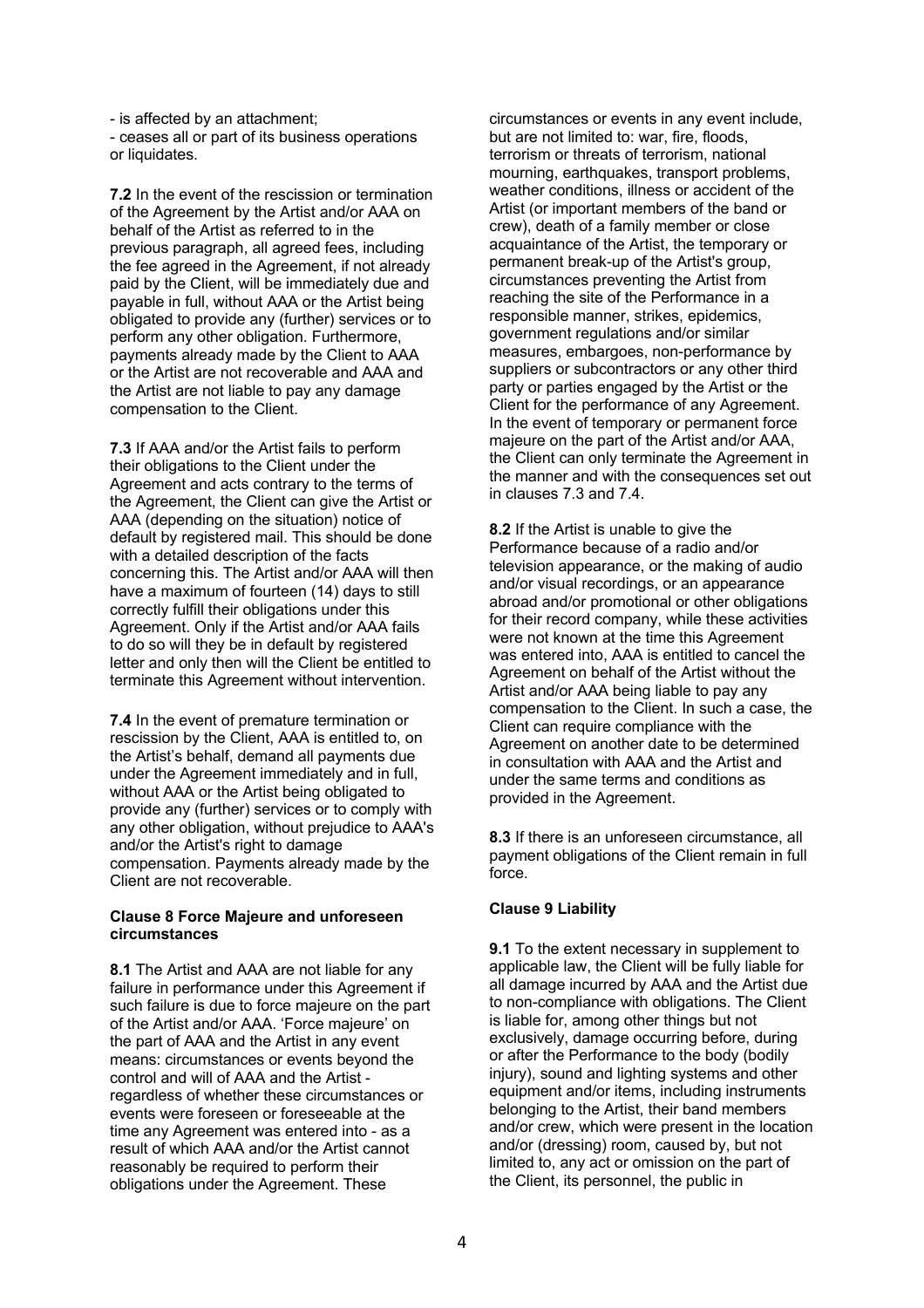attendance at the Performance or any failure in the electricity supply, leakage, etc. The Client is also liable for all damage to and/or loss of objects that have been made available to the Client by AAA, the Artist and/or third parties engaged by them. The Client is therefore also liable for damage and/or loss of items on account of the Artist used during the Performance. If the Client transfers certain obligations with respect to the performance of the Agreement to third parties, or has certain obligations performed by third parties, the Client remains primarily responsible. Any damage or loss will be reimbursed by the Client at AAA's request within two months of the Performance.

**9.2** The Artist is only liable for damage caused by failure to comply with obligations if and to the extent that such damage was caused by intent or willful recklessness on the part of the **Artist** 

**9.3** AAA is not liable for any damage, including consequential damage, resulting from its acts or omissions in the broadest sense of the word, unless due to intent or willful recklessness on its part.

**9.4** The Artist and/or AAA is not liable for any damage or injury, including hearing damage caused by or because of the Performance or the Client, its employees or contractors, the audience or the Artist and their crew. The Client indemnifies the Artist and AAA against third-party claims and will compensate the Artist and AAA for any damage, including the costs of legal assistance, that may arise as a result of such claims.

**9.5** In all cases where the Artist and/or AAA is liable for damage suffered by the Client, this liability is limited to the direct damage actually suffered by the Client and in no event is the Artist and/or AAA liable for indirect damage. Indirect damage includes, but is not limited to, consequential damage, loss due to delay, lost profits, lost savings, lost (investment) opportunities, loss of goodwill and loss of data.

**9.6** The Artist's and/or AAA's liability is in all cases limited to the amount paid by the insurance of the Artist and/or AAA in respect of the act causing the damage. If and to the extent that the insurance does not pay out, the liability of the Artist and/or AAA will at all times be limited to an amount of €2,500.

**9.7** The Client indemnifies the Artist and AAA in respect of all damage suffered by the Artist and/or AAA as a result of third-party claims arising out of or in connection with the performance of the work by the Artist and/or AAA.

**9.8** In all cases, the period within which the Artist and/or AAA can be sued for compensation of damage is limited to six (6) months. If the Client is a natural person not acting in the practice of a profession or operation of a business, a maximum period of one (1) year applies.

**9.9** The Client must adequately and properly insure the Performance and Event against risks, including liability and cancellation.

#### **Clause 10 Intellectual property**

**10.1** To the extent that the performance of the Agreement should involve any object of copyright or other intellectual property rights, the intellectual property rights are not vested in the Client, but in the Artist or a third party on whose behalf the Artist or AAA is performing.

**10.2** To the extent necessary for the creation of the division of rights described in this clause, the Client hereby assigns (if necessary in advance) all intellectual property rights, including but not limited to all copyrights and related rights, to the Artist, and the Artist accepts this assignment. The parties undertake to each other to cooperate fully with all further actions that may be required for this assignment of rights and to refrain from assigning these rights (in whole or in part) to a third party or from encumbering these rights (in whole or in part).

#### **Clause 11 Special provisions concerning online performances**

**11.1** Unless expressly agreed otherwise in writing, the Artist's Performance will take place at a location to be determined by the Artist and with the audio-visual resources available to the Artist, such as instruments, speakers, cameras, microphones and recording equipment.

**11.2** The Artist shall make every effort to optimize the picture and sound quality with the resources available to them, but does not guarantee that the quality will meet the Client's expectation. Nor does the Artist guarantee that the live stream of their performance can take place in its entirety and/or uninterrupted.